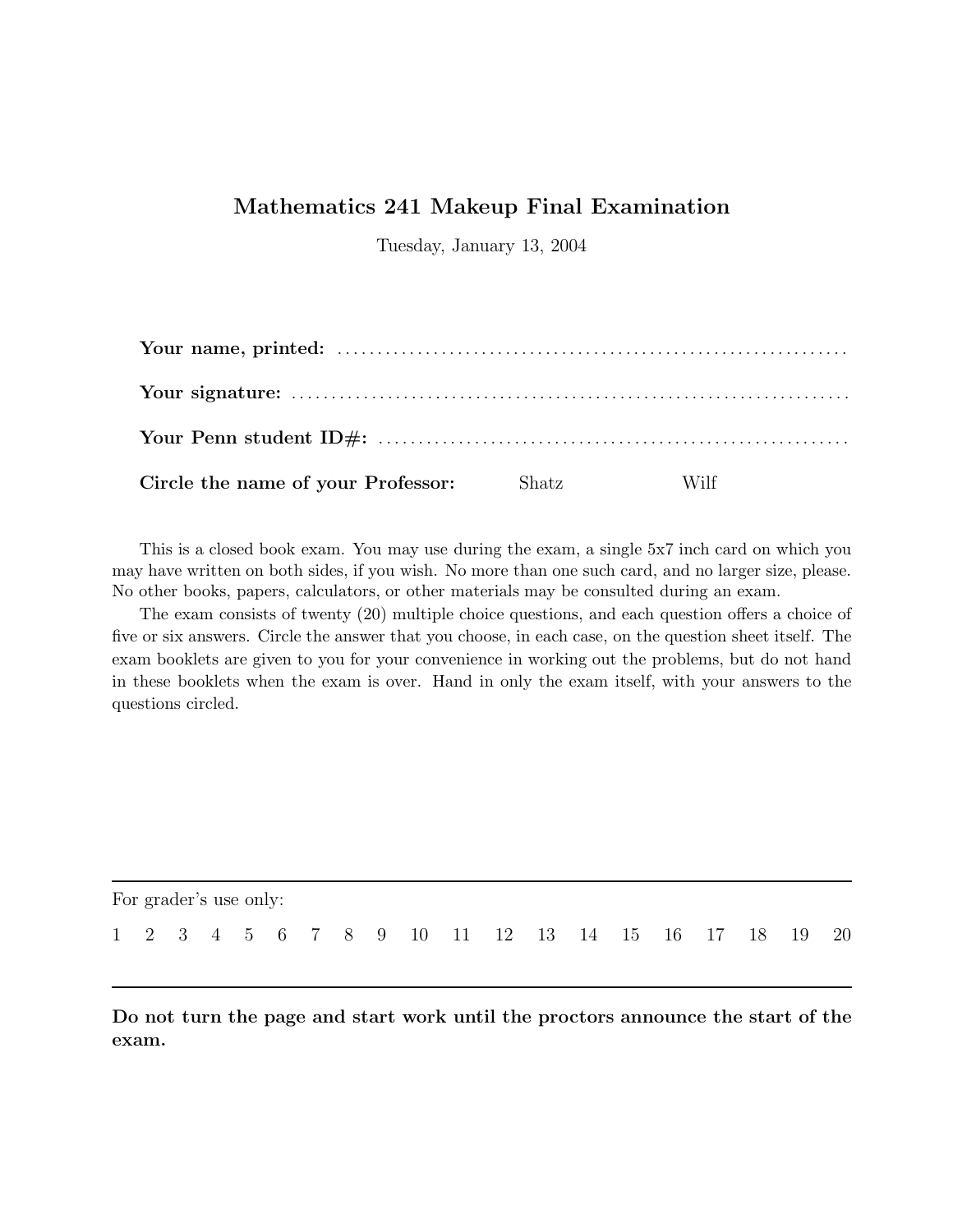1. While we are solving a certain heat conduction problem, suppose that the solution which satisfies  $u(x, 0) = 1$  is

$$
u(x,t) = \sum_{n=1}^{\infty} A_n e^{-kn^2 \pi^2 t/L^2} \sin \frac{n \pi x}{L}.
$$

Then which one of the following is true:

- (a)  $u_x(0,t) = u_x(L,t) = 0$
- (b)  $u_x(0,t) = u_x(L,t)$
- (c)  $u_x(0,t) = u(0,t) = 0$
- (d)  $u(0, t) = u(L, t) = 0$
- (e)  $u_x(L, t) = u(L, t) = 0$
- 2. The residue of  $ze^{1/(2z)}$  at the origin is
	- $(a) 1/2$
	- (b) 2*πi*
	- (c) 1/8
	- (d) *πi*
	- (e) none of the above
- 3. Given that *k* is a constant and that  $x^2 ky^2$  is the real part of an analytic function, then
	- (a)  $k > 0$
	- (b)  $k = 0$
	- (c)  $k = 1$
	- (d) no value of *k* can do this
	- (e)  $k = -1$
- 4. The integral of  $e^{z}/(z-1)^{3}$  counterclockwise around a small circle centered at  $z_{0}=1$  is
	- (a) 2*πi*
	- (b) *πi/*12
	- (c) *πi/*3
	- (d) *eπi*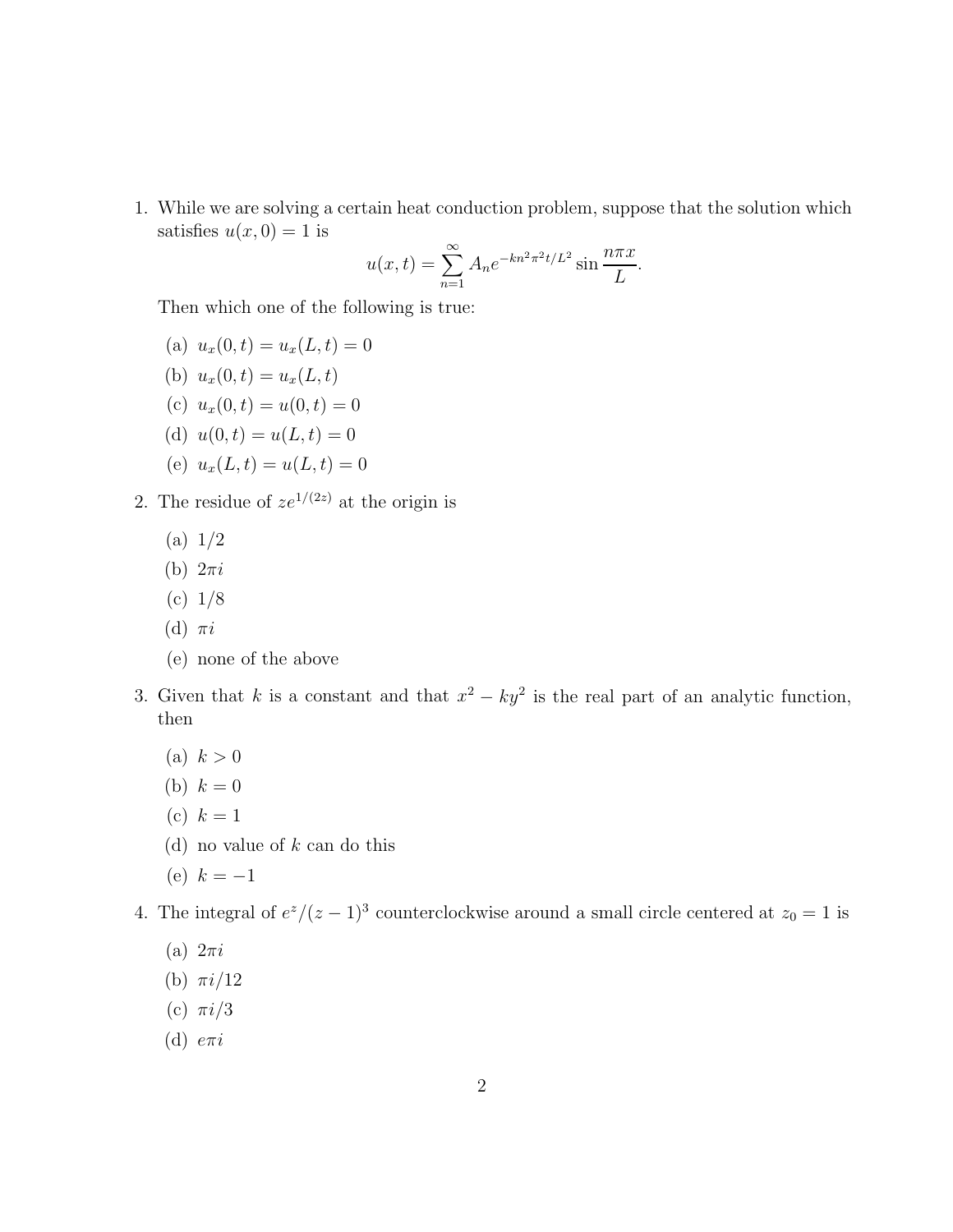- (e) none of the above
- 5. Which one of the following is true:
	- (a) -6 has five fifth roots, and none of them is a real number
	- (b) −1 has three cube roots, and two of them are real
	- (c) 2 has 12 12th roots and one of them is real
	- (d) 1 has *n n*th roots, and for every *n*, exactly one of them is real.
	- (e) if  $a + ib$  is an *n*th root of 1, then so is  $a ib$ .
- 6. In polar coordinates, Laplace's equation for the temperature  $u(r, \theta)$  in a circular plate centered at the origin is  $u_{rr} + u_r/r + u_{\theta\theta}/r^2 = 0$ . Look for a product solution  $u(r, \theta) =$  $R(r)\Theta(\theta)$ , and name the separation constant so that the  $\Theta$  differential equation turns out to be  $\Theta''(\theta) + \lambda^2 \Theta(\theta) = 0$ . Then which one of the following is true:
	- (a) the eigenvalues  $\lambda$  of the problem are the nonnegative integers and when  $\lambda = 0$ , Θ(*θ*) is a nonconstant linear function of *θ*.
	- (b) the eigenvalues  $\lambda$  of the problem are the positive integers
	- (c) the eigenvalues  $\lambda$  of the problem are the nonnegative integers and when  $\lambda = 0$ ,  $\Theta(\theta)$  is a constant.
	- (d) the eigenvalues  $\lambda$  of the problem are the nonnegative integers and when  $\lambda = 0$ ,  $R(r)$  is of the form  $c_1 + c_2 \ln r$  where neither  $c_1$  nor  $c_2$  is necessarily 0.
	- (e) none of the above are true
- 7. A thin rod of length  $\pi$  starts out at a temperature  $f(x) = 100 \sin x$ . If its ends are kept always at 0, and units are chosen so that the PDE is  $u_t = u_{xx}$ , then after 1 unit of time has elapsed the temperature of the rod one-quarter of the way from either end is
	- (a)  $100\sqrt{2}/e$
	- (b) 100*e*
	- (c) 50*/e*
	- (d) 50√2*/e*
	- (e)  $50e\sqrt{2}$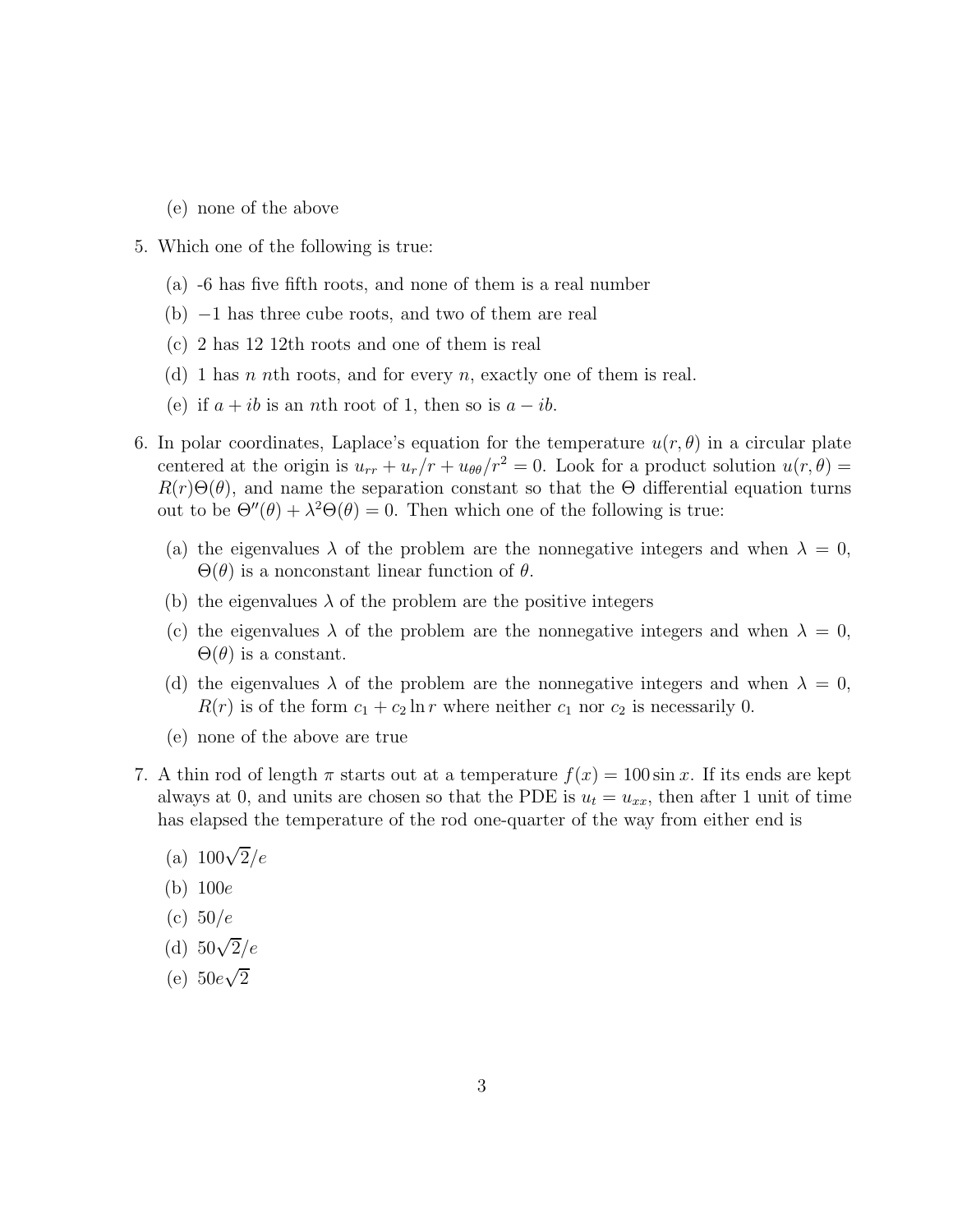8. The center,  $z_0$ , and the radius,  $R$ , of the circle of convergence of the power series

$$
\sum_{k=0}^{\infty} \frac{1}{k^2} \left( \frac{3+4i}{3-4i} \right)^k (z-3)^k
$$

- (a) are  $z_0 = 3$  and  $R = \sqrt{2}$
- (b) are  $z_0 = 0$  and  $R = \sqrt{2}$
- (c) are  $z_0 = 3$  and  $R = 1$
- (d) are  $z_0 = 0$  and  $R = \sqrt{2}$
- (e) are none of the above
- 9. The value of  $\int_0^{2\pi} dt/(10 6 \cos t)$  is
	- (a) −1*/*8
	- (b) *π/*4
	- (c) 1*/*2
	- (d) *π/*2
	- (e) none of the above
- 10. The value of  $\int_{-\infty}^{\infty} dx/(x^2 6x + 25)$  is
	- (a) *π/*4
	- (b) 1*/*8
	- (c) *π/*8
	- (d) 1*/*4
	- (e) none of the above
- 11. In the Frobenius series solution  $y(x) = \sum_{n=0}^{\infty} a_n x^{n+r}$  of the differential equation  $2xy'' +$  $(1 + x)y' + y = 0$ , the two possible values of the index *r* are
	- (a) 0 and 1
	- (b) 0 and 2
	- (c) 0 and 1/2
	- (d) 1 and 2
	- (e) none of the above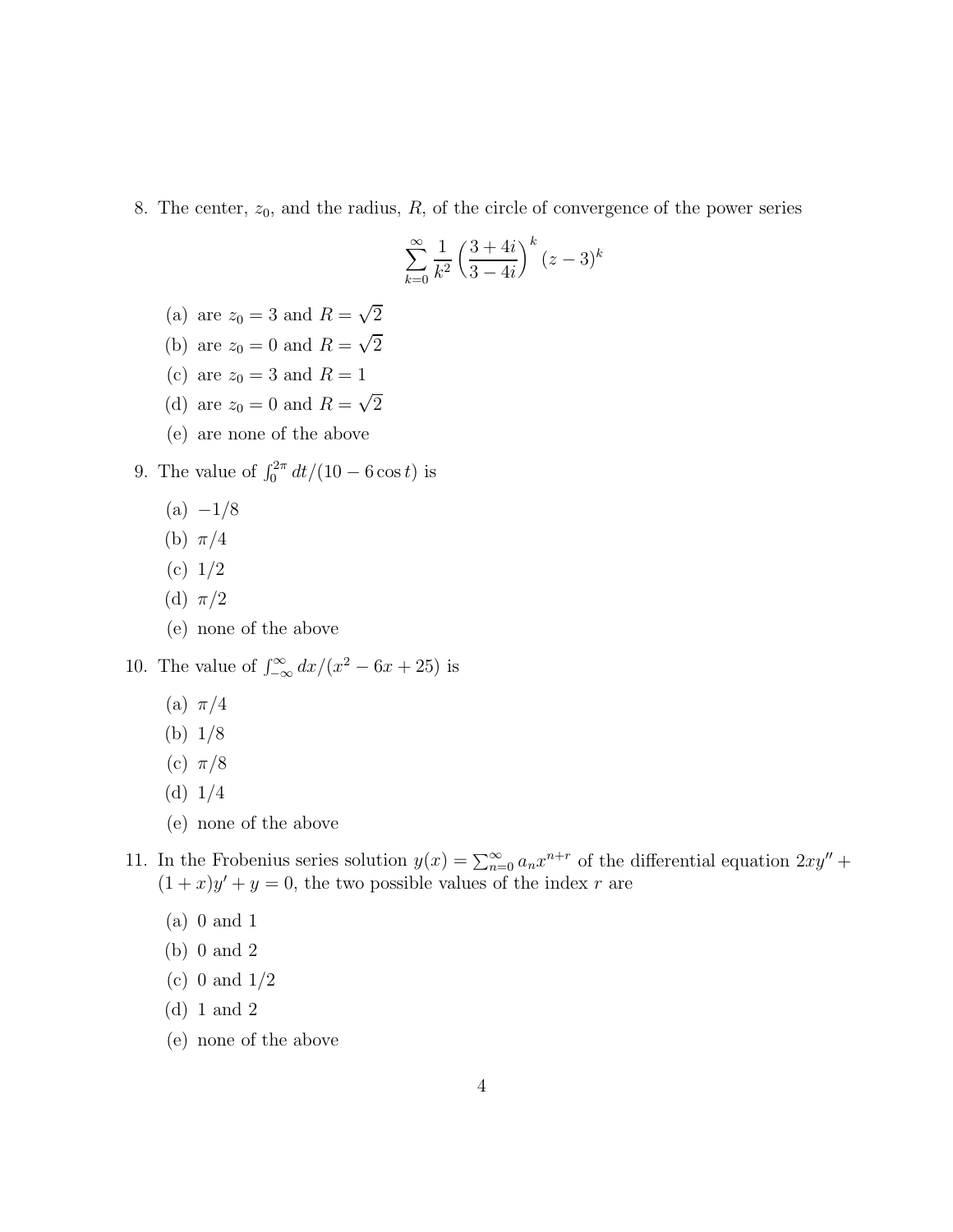- 12. Which of the following functions has a pole of order 2 and a pole of order 1 and a removable singularity?
	- (a)  $(e^z 1)/(z^2(z 1))$
	- (b)  $(e^z 1)/(z(z^2 9)(z + 3))$
	- (c)  $\sin z/(z(z+1)(z-1))$
	- (d)  $\sin z/(z^2(z-1))$
	- (e) none of the above
- 13. The value of the integral  $(1/(2\pi i)) \int_{\gamma} \text{Re}(z) dz$ , where  $\gamma$  is the unit circle  $|z| = 1$  traversed counterclockwise, is
	- (a) 0
	- (b)  $\frac{1}{2}$
	- (c) 1
	- (d)  $\frac{3}{2}$
	- (e) 2
- 14. The Laurent series of the function  $1/(z(z-1)^2)$  valid in the annulus  $0 < |z-1| < 1$  is
	- (a)  $\frac{1}{(z-1)^2} + \frac{1}{z-1} + 1 (z-1) + (z-1)^2 \dots$ (b)  $\frac{-1}{(z-1)^2} + \frac{1}{z-1} + 1 - (z-1) + (z-1)^2 - \dots$ (c)  $\frac{1}{(z-1)^2} - \frac{1}{z-1} + 1 - (z-1) + (z-1)^2 - \dots$ (d)  $\frac{1}{(z-1)^2} + \frac{1}{z-1} + 1 + (z-1) + (z-1)^2 + \dots$ (e)  $\frac{-1}{(z-1)^2} + \frac{1}{z-1} + 1 + (z-1) + (z-1)^2 + \dots$
- 15. For the differential equation  $x^2y'' + (x 1)y = 0$ , the result of using the method of Frobenius is
	- (a) Two solutions, both of which take finite values at  $x = 0$
	- (b) Two solutions, neither of which takes finite values at  $x = 0$
	- (c) An indicial equation whose roots differ by an integer
	- (d) Two solutions, only one of which takes finite values at  $x = 0$
	- (e) No Frobenius-type solutions exist.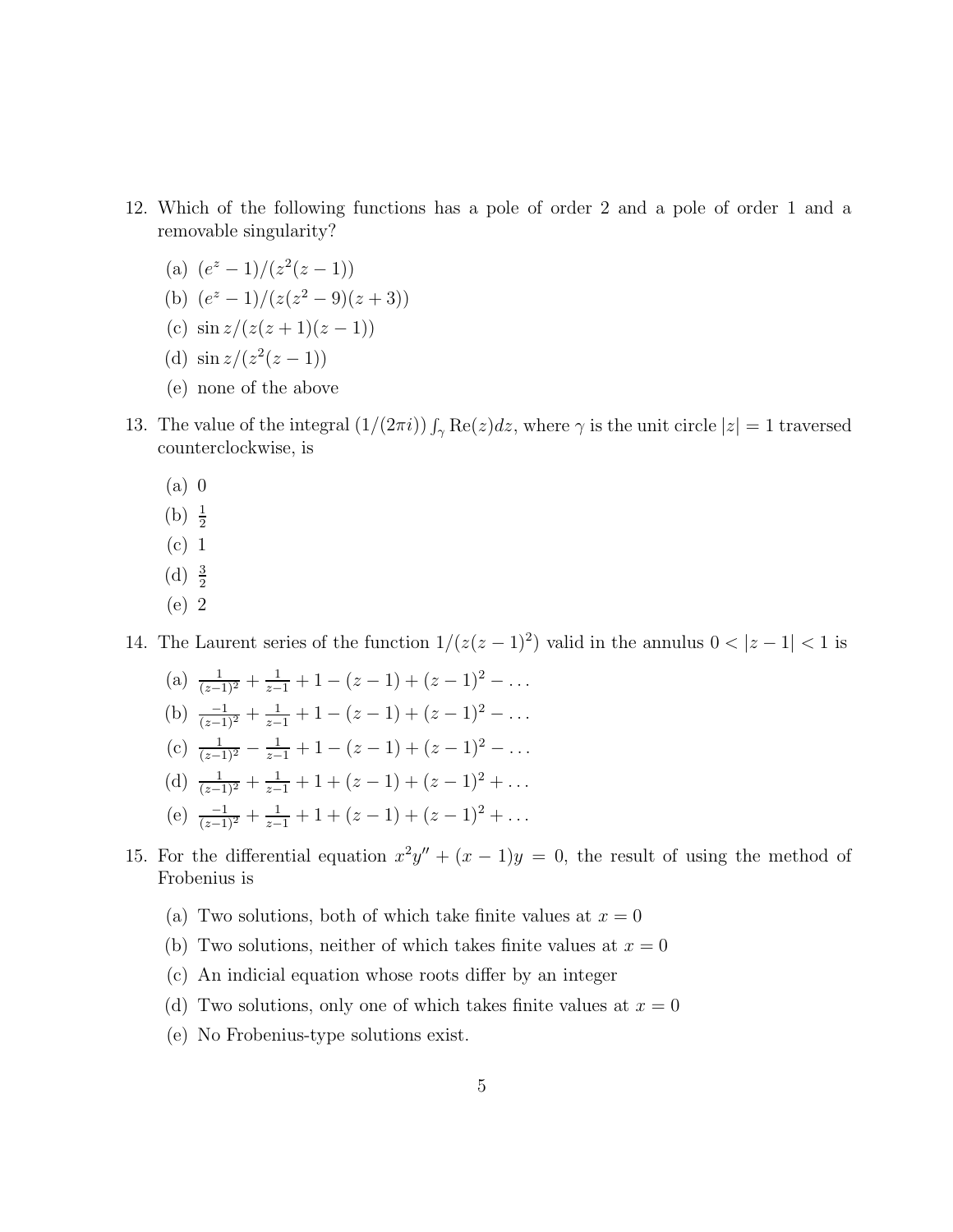16. A certain function  $f(x)$  has a Fourier series of the form  $\sum_{k=0}^{\infty} A_{2k} \cos(2kx)$ . Of the six graphs below, only one might be the graph of this  $f(x)$ . Which one? (Just circle the number underneath the graph that you choose, to indicate your answer.)



- 17. Consider the complex number  $w = e^{z \log i}$ , where *z* is an unknown complex number. If we want every value of *w* to lie on the unit circle, then *z* must
	- (a) have real part  $= 0$
	- (b) be real
	- (c) lie in the lower half plane
	- (d) lie in the left half plane
	- (e) lie in the upper half plane
	- (f) lie in the right half plane
- 18. A certain odd function  $f(x)$ , periodic of period 2*L*, has the Fourier series  $f(x)$  =  $\sum_{k=1}^{\infty} b_k \sin(k\pi x/L)$ . A string of length *L* is fixed at its endpoints and has initial displacement  $f(x)$ , and initial velocity  $g(x) = 0$ . Then the subsequent motion of the string is described by which one of the following
	- (a)  $\sum_{k=1}^{\infty} \sin(k\pi x/L) \cos(k\pi ct/L)$
	- (b)  $\sum_{k=1}^{\infty} b_k \sin(k\pi x/L) \cos(kct)$
	- (c)  $\sum_{k=1}^{\infty} b_k \sin(k\pi x/L) \sin(k\pi ct/L)$
	- (d)  $\sum_{k=1}^{\infty} b_k \cos(k\pi x/L) \cos(k\pi ct/L)$
	- (e)  $\sum_{k=1}^{\infty} b_k \sin(k\pi x/L) \cos(k\pi ct/L)$
	- (f)  $\sum_{k=1}^{\infty} b_k \cos(k\pi x/L) \sin(k\pi ct/L)$
- 19. Consider the boundary value problem on a square of side length 1, for Laplace's equation  $u_{xx} + u_{yy} = 0$ , in which  $u(0, y) = 0$  and  $u(1, y) = 0$  and  $u(x, 0) = 0$  and  $u(x, 1) = 0$  $\sin(2\pi x)$ . Then  $u(1/4, 1/2)$  is
	- (a)  $(e^{\pi} e^{-\pi})/(e^{2\pi} e^{-2\pi})$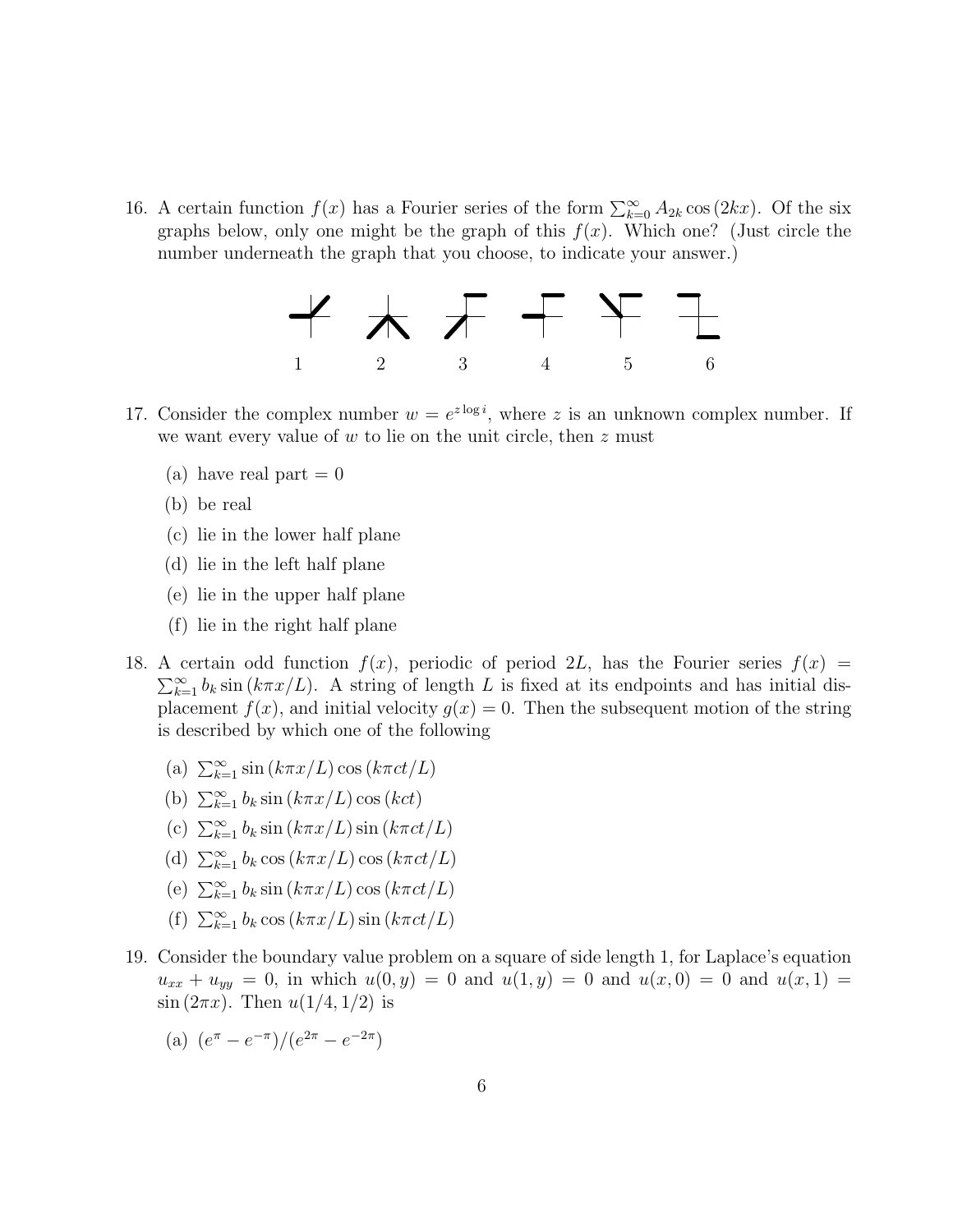- (f)  $(e^{2\pi}+1)/(e^{4\pi}+1)$
- (e)  $(e^{2\pi} 1)/(e^{4\pi} 1)$
- 
- 
- 
- (d)  $(e^{\pi} + e^{-\pi})/(e^{2\pi} + e^{-2\pi})$
- 
- 
- (c)  $(e^{\pi} e^{-\pi})/(e^{2\pi} + e^{-2\pi})$
- (b)  $(e^{\pi} + e^{-\pi})/(e^{2\pi} e^{-2\pi})$ 
	-

7